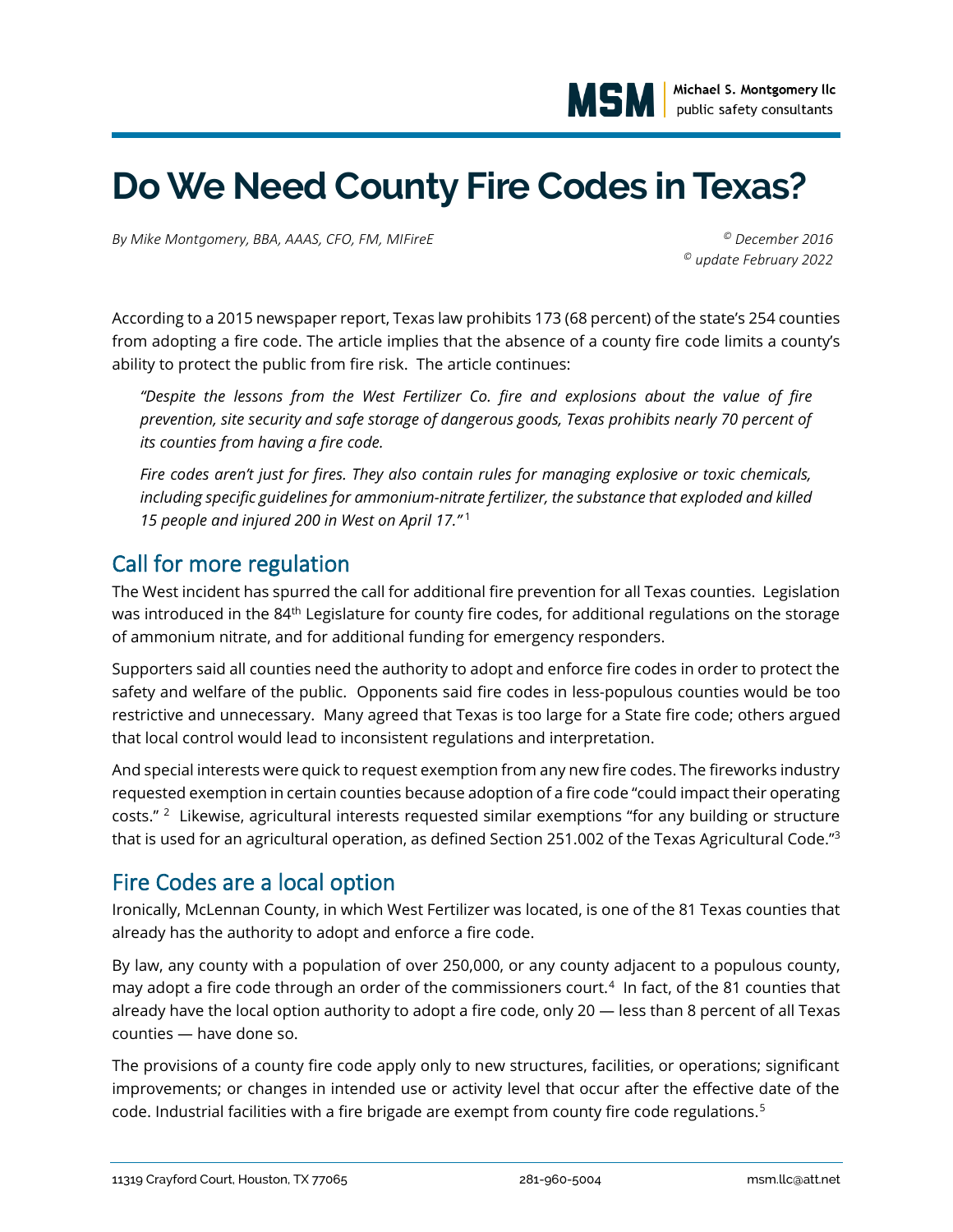Only a handful of a fire code's provisions apply to existing structures, facilities, and operations that, in the opinion of the fire code official, constitute a distinct hazard to life or property. Thus, as an existing building or condition in a county with no fire code official, West Fertilizer would not have been required to come into compliance with current fire codes, even if a fire code had been in place the week before the fatal fire.

## Counties already have the authority to correct fire and life safety hazards

Despite the limited authority of counties to adopt a county fire code, every county already has the authority to protect public welfare and safety. Every county has the authority — without a fire code — to review plans, conduct inspections for fire and life safety hazards, require their correction, and impose penalties for non-compliance.<sup>6</sup>

All it takes is a decision by the Commissioners Court to appoint a county fire marshal, establish a fee schedule, and direct the fire marshal to review plans, inspect for fire and life safety hazards, and order their correction in unincorporated areas of the county. However, only a handful of Texas counties have appointed a county fire marshal. By way of comparison, every county in Texas has a County Sheriff, but only 56 counties — just over 22 percent — have appointed a County Fire Marshal.

A county does not need to adopt a fire code to do this. In fact, without a fire code, the only authority the county loses is the authority to issue building permits and certificates of compliance. $^7$ 

In the absence of a county fire code, State law allows a county fire marshal to conduct an inspection "using any nationally recognized code or standard adopted by the state." <sup>8</sup> This change was incorporated into law specifically to assist counties that do not have the statutory authority to adopt and enforce a county fire code. Codes adopted by the State include:

- Texas Department of Insurance, State Fire Marshal's Office
	- o NFPA 1, Uniform Fire Code for State-required inspections.
	- o NFPA 101®, Life Safety Code®, 2012 Edition for the design, construction, and operation of occupied buildings.
	- o Various NFPA codes and standards for guidance in assessing and directing remediation of fire hazards for conditions not in occupied buildings
- Texas Department of Licensing and Regulation
	- o NFPA 70, National Electric Code
	- o IAMPO Uniform Mechanical Code
	- o Industrialized Housing Standards, to include:
		- **■** International Building Code,
		- International Energy Conservation Code
		- International Existing Building Code
		- **■** International Fuel Gas Code
		- **■** International Residential Code
		- International Mechanical Code
		- International Plumbing Code
	- o Texas Accessibility Standards
	- o Elevator and Escalator Standards: ASME A17.1, A17.3, A18.1, and A21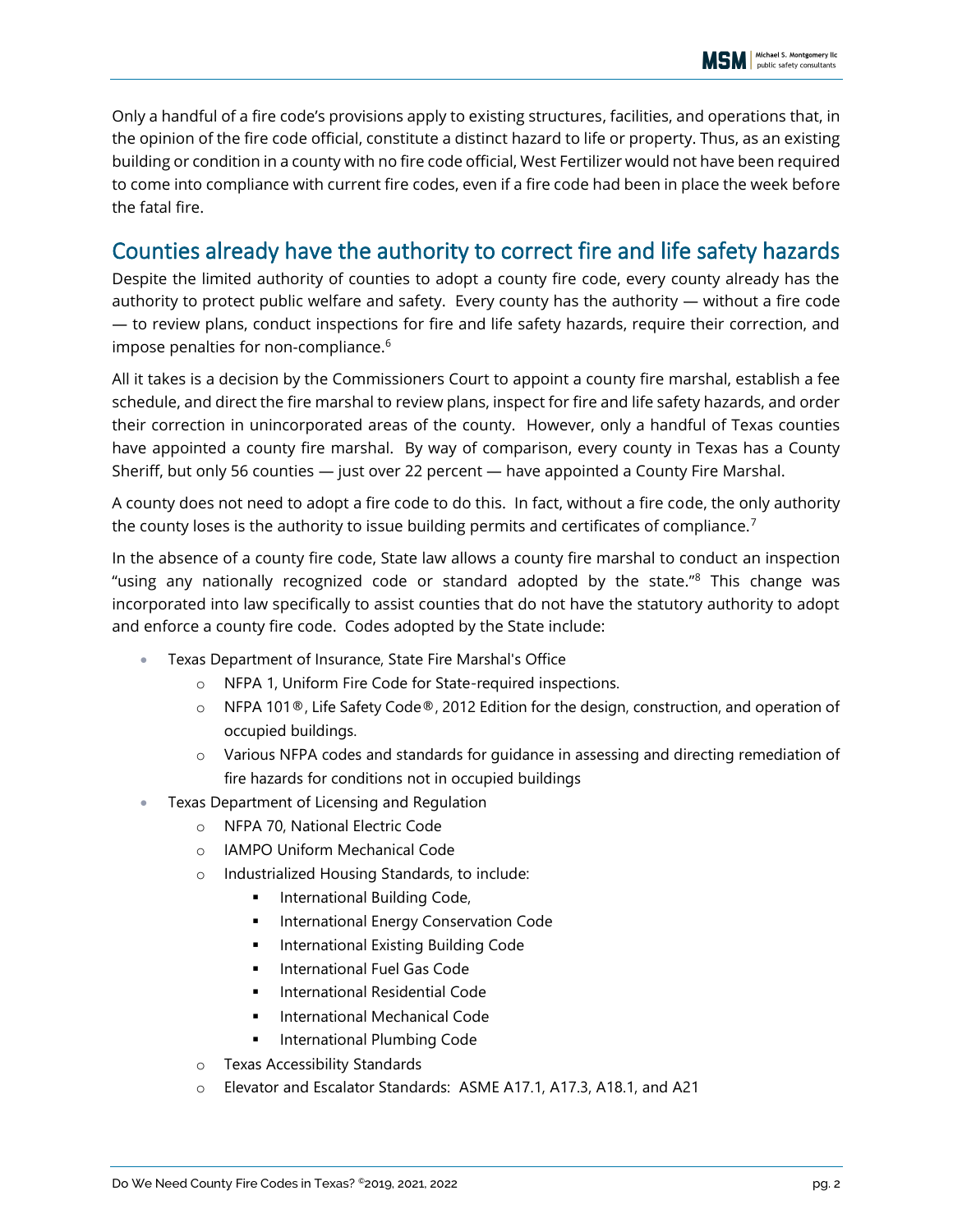## Options for counties without a county fire marshal

In any county where there is no County Fire Marshal, the county has four other options available to identify and correct fire and life safety hazards in unincorporated areas. Each is a local option and may enacted within the existing discretionary authority of the commissioners court.

**Request assistance from the State Fire Marshal.** Upon complaint or request, the State Fire Marshal has the authority to enter any commercial or public building, examine the premises for fire or life safety hazards, and require the correction of dangerous conditions. An owner or occupant is required to comply with a state fire marshal's order or face legal action. <sup>9</sup> Feasibility of this option needs to be considered in light of limited State resources.

**Contract with another local government**. A county may agree to contract with another local government for the provision of fire marshal and other services.<sup>10</sup> The restrictions on adoption of a code fire still apply, but all other options, including reimbursement for services provided, are based on State law and the terms of the contract.

**Declare a public nuisance.** Counties can require a property owner to abate, or correct, a public nuisance if a building is maintained in a manner that creates a hazard to safety, health, or public welfare because it is a fire hazard.<sup>11</sup> This option can be a lengthy process, could require extensive legal action, and may be too costly or cumbersome to utilize in lieu of a county fire inspections by a county marshal.

**Transfer responsibility to Emergency Service District(s).** Emergency Services Districts, or ESDs, are special districts established to provide emergency services within the boundaries of the district. According to one source, there are 355 emergency service districts operating in 95 counties.<sup>12</sup>

In the absence of a county fire marshal, an ESD has similar authority to appoint a district fire marshal, review plans, conduct inspections for fire and life safety hazards, require their correction, impose penalties for non-compliance, adopt a fide code, and commission peace officers.<sup>13</sup> The two primary differences are the transfer of authority (and responsibility) to the district and source of funding. With an ESD fire marshal, the fire marshal is directly responsible to the ESD Board of Commissioners rather than to the Commissioners Court. Funding is from taxes and fees collected by the ESD. Collectively, ESDs in Texas collected over \$503 MM in property tax alone in 2019.

#### Sensible solutions require balance

Current law provides every county with the options necessary to determine the degree of fire prevention that is best suited for its needs. Populous counties may adopt model fire codes, with local amendments, to meet the needs of large or rapidly-growing communities. More rural counties may adopt less stringent measures, yet have the flexibility to address specific concerns.

This is not to say that adoption and enforcement of local fire codes are not needed. Similar codes could reduce fire risk, simplify understanding, and reduce confusion among property owners, developers, and regulatory officials alike. However, good intentions sometimes lead to bad legislation, unfunded mandates, and difficulties with enforcement. That is not to say that any of the proposed legislation was necessarily "bad," it just suggests that we take look at all available options before adding new laws.